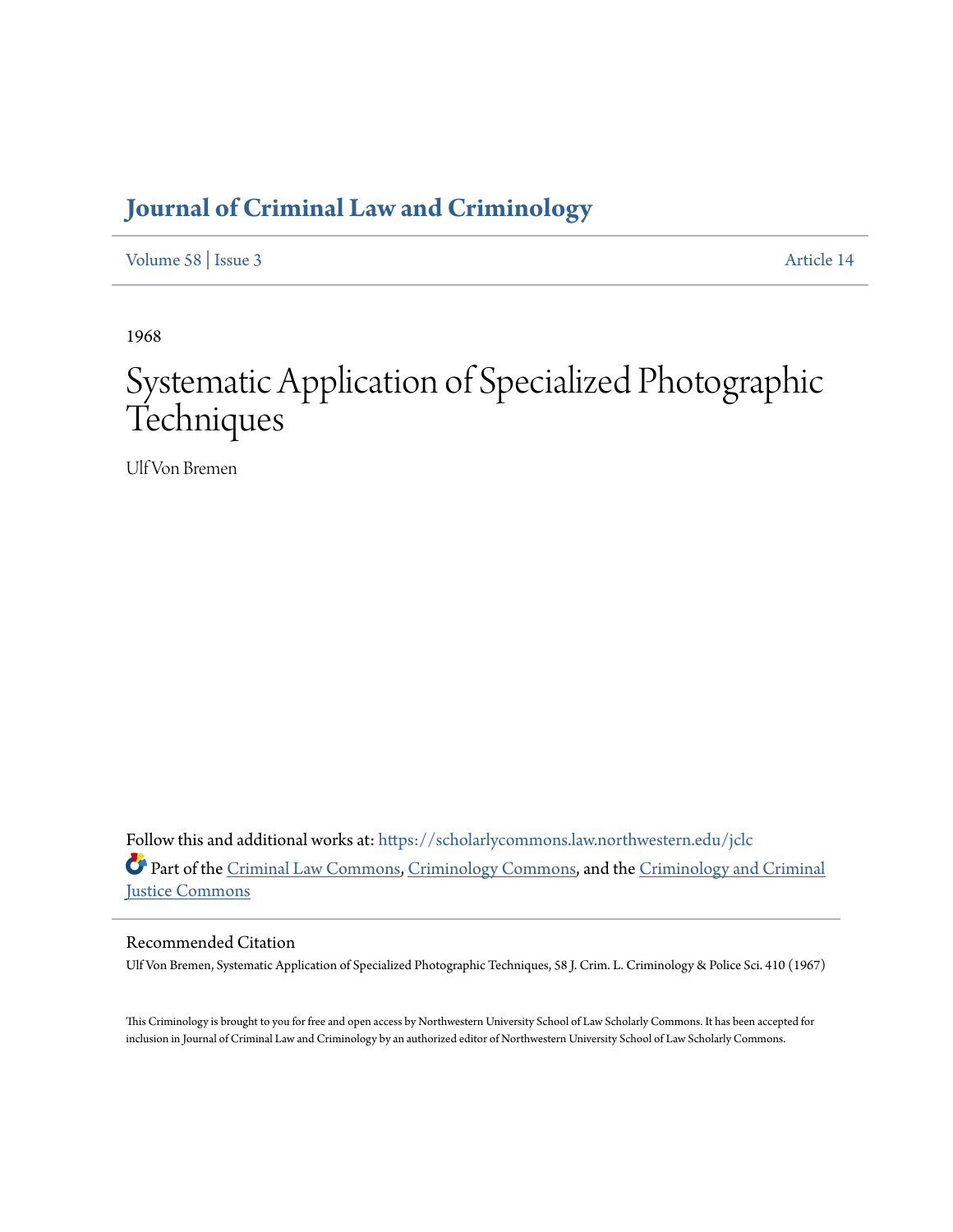# SYSTEMATIC APPLICATION -OF SPECIALIZED PHOTOGRAPHIC **TECHNIQUES**

ULF **VON** BREMEN

The author received his formal training in photography at the Ryerson Polytechnical Institute in Toronto and before joining the staff of the Centre of Forensic Sciences, Province of Ontario, was engaged in various phases of commercial photography. His present duties consist of providing photographic services for the law enforcement agencies in the Province of Ontario including supervising and training of the photographic section staff and carrying out various developmental projects. The author has published an earlier paper on Invisible Ultraviolet Fluorescence in the JOURNAL OF FORENSIC SCIENCES.-EDITOR.

As photographic detection methods increase in complexity and scope, the need for standardized techniques becomes a necessity. Rather than "reguess-timate" the exposures for infrared and ultraviolet photography again and again, the application of a single predetermined exposure chart for each method will permit the usual drudgery to be replaced with easy, relaxed skill.

Charts **1,** 2, 4 and 5 are designed for use by the experienced laboratory photographer and document examiner respectively, whereas chart 3 is intended for the identification officer who is only occasionally involved in photography. Documents and garments are the materials that lend themselves best to this standardized approach.

The construction and use of charts 1, 2, 3 and 4 is only possible if the following 3 conditions are met:

A. The light output and light to subject distance must be constant.

B. An individual chart is necessary for each film-developer combination.

| Chart 1            |  |
|--------------------|--|
| REFLECTED INFRARED |  |

Values of<br>the Original Developed for 4 Developed for 7<br>**Cubicat** minutes minutes minutes

13\% 1 sec.-f27 1 sec.-f32 38% 1 sec.-f22 1 sec.-f27 **63%** 2 sec.-f27 2 sec.-f32 100% | 2 sec.-f22 | 2 sec.-f27  $134\%$  | 2 sec.-f19 | 2 sec.-f22 180% **4 sec.-f22 4 sec.-f27** 234% 4 sec.-f **19** 4 sec.-f22 300% 4 sec.-f16 4 sec.-f **19**

Percentage

Subject **minutes minutes**  $(1:1 = 100\%)$ 

| C. Processing time, temperature and agitation         |
|-------------------------------------------------------|
| (charts $1 + 2$ ) have to be kept strictly under con- |
| trol.                                                 |

#### REFLECTED INFRARED CHART

Chart 1 is meant to be used with documents on a calibrated copy camera. It pairs image size on the negative with the corresponding exposure figures for 2 different development times.

In case the available copy camera is not factorycalibrated one can do this quite satisfactory oneself. Place a rule on the copyboard and rack the copyboard back and forth till this rule matches another rule of the same size on the ground glass for a 100% image size. Note the positions for copyboard and lens on a white tape running alongside the camera bed. Continue the procedure for the other seven percentages set out in chart 1.

To establish the correct exposure with your equipment make a test exposure at 100% till you obtain the perfect negative (Kodak recommends a 1.2-1.4 density for white cardboard to print with a minimum of tone). Place that exposure opposite the 100% figure on your chart. Then just fill in the other exposure figures  $\frac{1}{2}$  stop apart for the other percentages. Then exposure is related to the percentage figures only.

| Chart 2 |  |
|---------|--|
|         |  |

|  |  | I. R. LUMINESCENCE |
|--|--|--------------------|
|--|--|--------------------|

| Exposure      |
|---------------|
| $f9-3$ min.   |
| $f9-4.5$ min. |
| $f9-6$ min.   |
| $f9-9$ min.   |
| $f9-12$ min.  |
|               |

Kodak I.R. sheet film; D-19 at 70'F. 87 filter.

I-N plates; **D-19** for **5** min; **70F. 87** filter.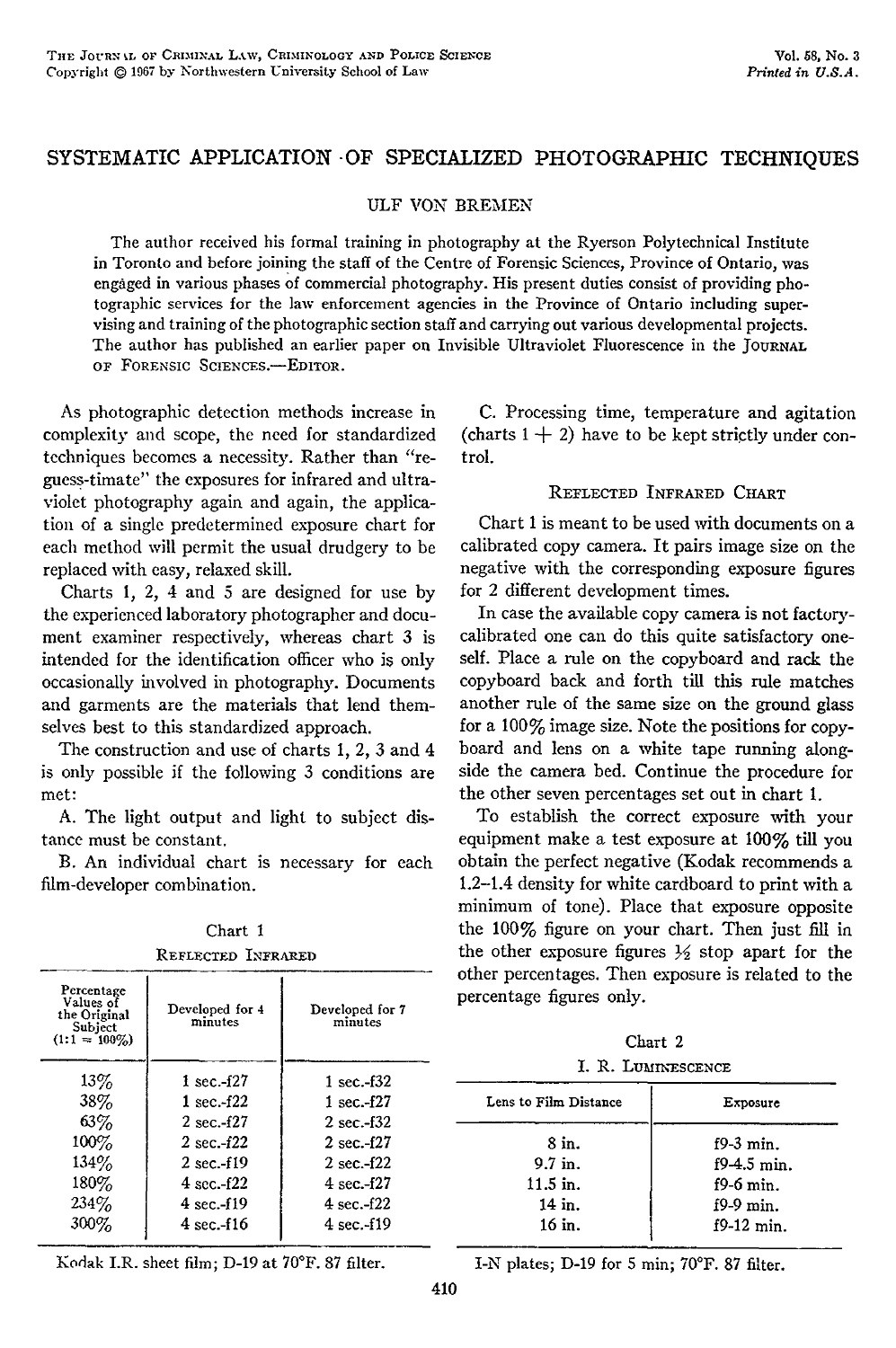#### Chart **3**

ECONOMICAL ULTRAVIOLET SET-UP

| Light<br>Source                 | Single<br>Light<br>Source to<br>Subject<br>Distance | Method       | Filter<br>0n<br>Lens | Film  | Exposure<br>For A<br>Single<br>Light<br>Source | Process-<br>ing | <b>Bellows</b><br>Factor |
|---------------------------------|-----------------------------------------------------|--------------|----------------------|-------|------------------------------------------------|-----------------|--------------------------|
|                                 | $24^n$                                              | U.V.<br>Flu. | 2A                   | TRI-X | $f8-90$ sec.                                   | DK-50<br>68°F   | Add                      |
| Purple X<br><b>Bulb</b><br>G.E. |                                                     | Ref.<br>U.V. | 18A                  |       | $f8-9$ sec.                                    | $5$ min.        | Add                      |
|                                 | 16"                                                 | U.V.<br>Flu. | 2A                   | TRI-X | $f8-60$ sec.                                   | DK-50           | bbA                      |
| <b>Black</b><br>Light<br>G.E.   |                                                     | Ref.<br>U.V. | 18A                  |       | fll-3 sec.                                     | 68° F<br>5 min. | Add                      |

The exposure figures given are for the average subject such as Kodak Blotting Paper. Occasionally a subject may require an increase or decrease of exposure by 2 stops. But with these average figures one decrease of exposure by 2 stops. But with these average figures on<br>will always get an image even though a second exposure may give one a better negative.

Chart 1 was made for a f9-90 process lens. The light source we employ are the very stable quartz iodine tubes.

Additional charts along the same lines can of course be made for any film-developer combination, black and white.or color, that will be used on the same camera. Should one decide to use a filter that has a 1.5 factor, meaning  $\frac{1}{2}$  stop with any one of these, just run a finger 1 step down to the next figure.

### I. R. LUMINESCENCE CHART

Infrared luminescence photography of documents is usually done with a view camera or a roll film camera. With the previously mentioned conditions A, B, and C under control, the only variable left is then the camera to subject distance, or its equivalent, the lens to film distance. Chart 2 relates this distance to the wanted exposure.

To obtain these exposure figures make a series of test exposures with the lens set at infinity. Chart 2 was made for an 8" lens. Use 2 or 3 white paper samples with a half dozen ballpoint pens, some of which luminesce and others that do not. A usable negative will show some separation between the non-luminescing inks and the average paper background. Fill in your test exposures in the chart opposite the lens to film distance used. Also fill in the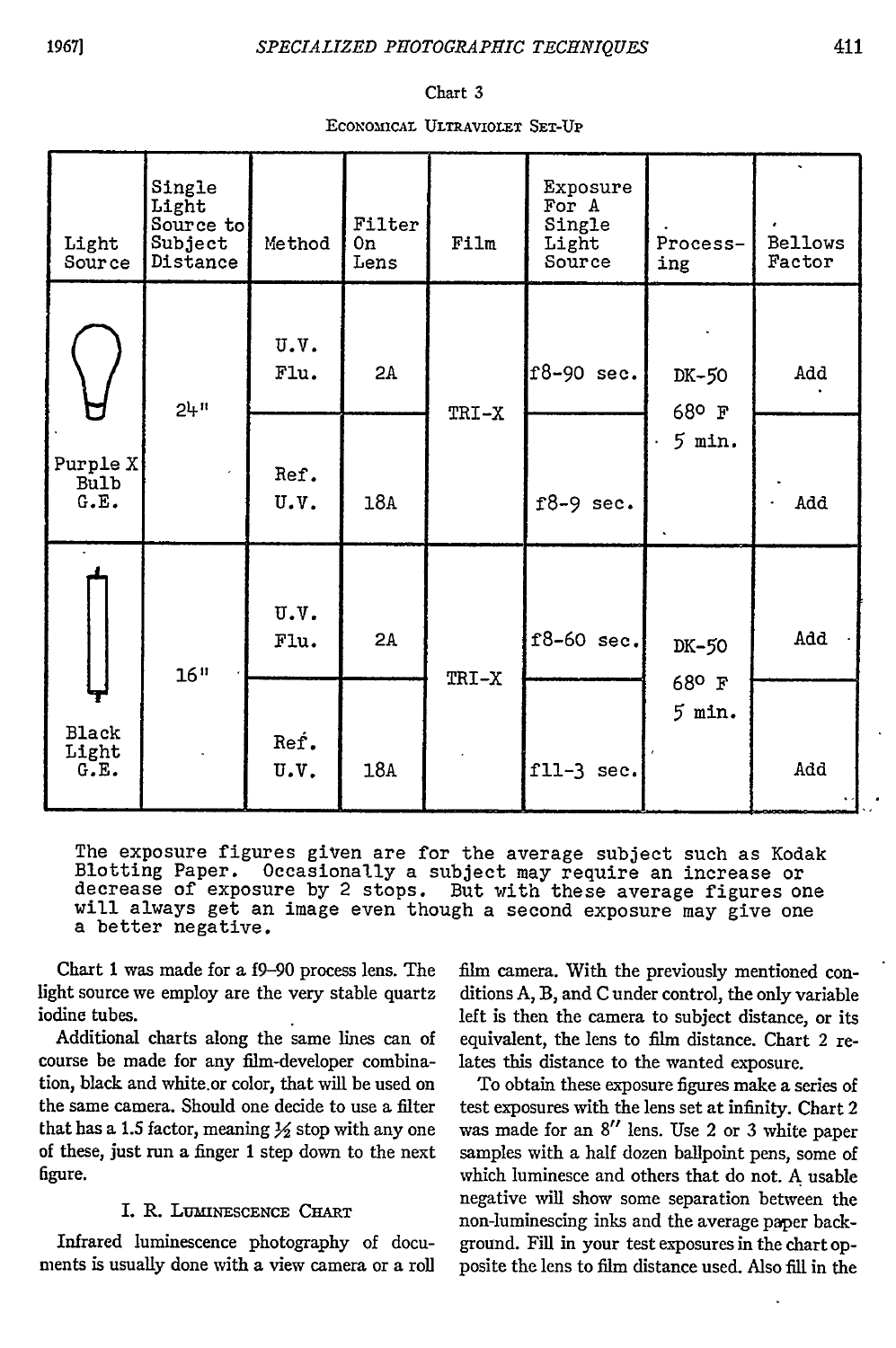Chart 4 U. V. FLUORESCENCE-MEDIUM STANDARD

|        | 2A     | $2A + 25$ | $2A + 47$ | $2A + 58$  | Deviations    | Bellows Exten-<br>sion Factor |
|--------|--------|-----------|-----------|------------|---------------|-------------------------------|
| 6527-B | f8     | f8        | f8        | f8         | $D.S. = +4x$  | Add!                          |
| 3000 A | 6 sec. | 6 min.    | $25$ sec. | $100$ sec. | B.S. $= -16x$ |                               |

Tri-X; DK-50; Develop for 5 min. at 68°F.

rest of the exposure figures by adding 50% of the previous time. Whereas previously we used to slave all morning masking off stray light from the light sources, cutting up  $5\frac{1}{2}'' \times 26'$  roll film and "guess-timating" exposures, now we can show a good negative in 25 minutes.

Our 2 light sources, illuminate an  $11''$  x  $14''$ area, and are fixed to the floor. We are using 2 Leitz Pradovit projectors with 500 W. bulbs mounted permanently in completely light tight boxes. Their f2.5 lenses are **28"** away from the center of the subject.

### ECONOMICAL ULTRAVIOLET SET-UP

Chart 3 can be used, as is, right away. It gives all the facts required, to make a successful ultraviolet photograph of a variety of subjects in a step by step fashion.

The 2 light sources are available for well below S10. each. The 'Black Light' will give a greater image contrast than the Purple X bulb. Both light sources operate in the 350-390 m $\mu$  band. The 'Purple X' bulb used in a  $12''$  reflector will have to be kept further away from an **8** x **10** subject than the fluorescent tube in an enamel reflector for a reasonably even illumination. In case that the subject should only measure 2 or 3 inches one can of course reduce the light to subject distance. A 12" distance for the Purple X bulb will reduce the exposure by 2 stops or 4 times according to the inverse square law. The intensity of the 'Black Light' is directly proportional to distance.

The exposure figures given apply only when the lens is focussed at infinity. At other distances the bellows factor will have to be added.

DK-50 can be replaced with D-76 stock solution and the new processing time will be 7 minutes.

#### ULTRAVIOLET FLUORESCENCE FILTER CHART

Two of the major difficulties in ultraviolet fluorescence photography are:

**1.** Determining filter factors for camera filters in conjunction with several lamp filters.

2. Estimating and compensating for the large variation in fluorescence encountered with various subjects.

Chart 4 attempts to take care of these 2 problems in the following manner:

1. Camera filters are plotted against light filters. For each filter combination one test exposure will solve this problem once and for all. A good negative will have a density of 1.2-1.4 with Kodak Blotting paper serving as subject.

2. We have found that the best results are obtained when 3 standards are being used. By comparing the fluorescence of the questioned subject with one of the known standards one can always calculate the exposure accurately.

These standards are Kodak Blotting Paper as Medium Standard and brown wrapping paper and lined office paper as Dark Standard (D.S.) and Bright Standards (B.S.) respectively.

How to obtain the correct exposure for a subject with chart 4:

1. Locate filters on chart and note the basic exposure.

2. Compare visually area of brightest fluorescence in subject with standards under **UN.** lights.

3. Add or subtract from basic exposure time as located in 1. an appropriate amount of time to compensate for the deviation of the subject matter.

The camera filter factors with lamp filter 6527- B are  $4 \times$  for the Wratten  $47$ ;  $18 \times$  for the Wratten 58 and 60 $\times$  for the Wratten 25. Our light sources are 2 Hanovia Quartz Mercury Arc Lamps. Light filter to subject distance is 18".

## METHOD CHART

With document cases certain approaches are more likely to give better results then others. This chart summarizes the most common problems and